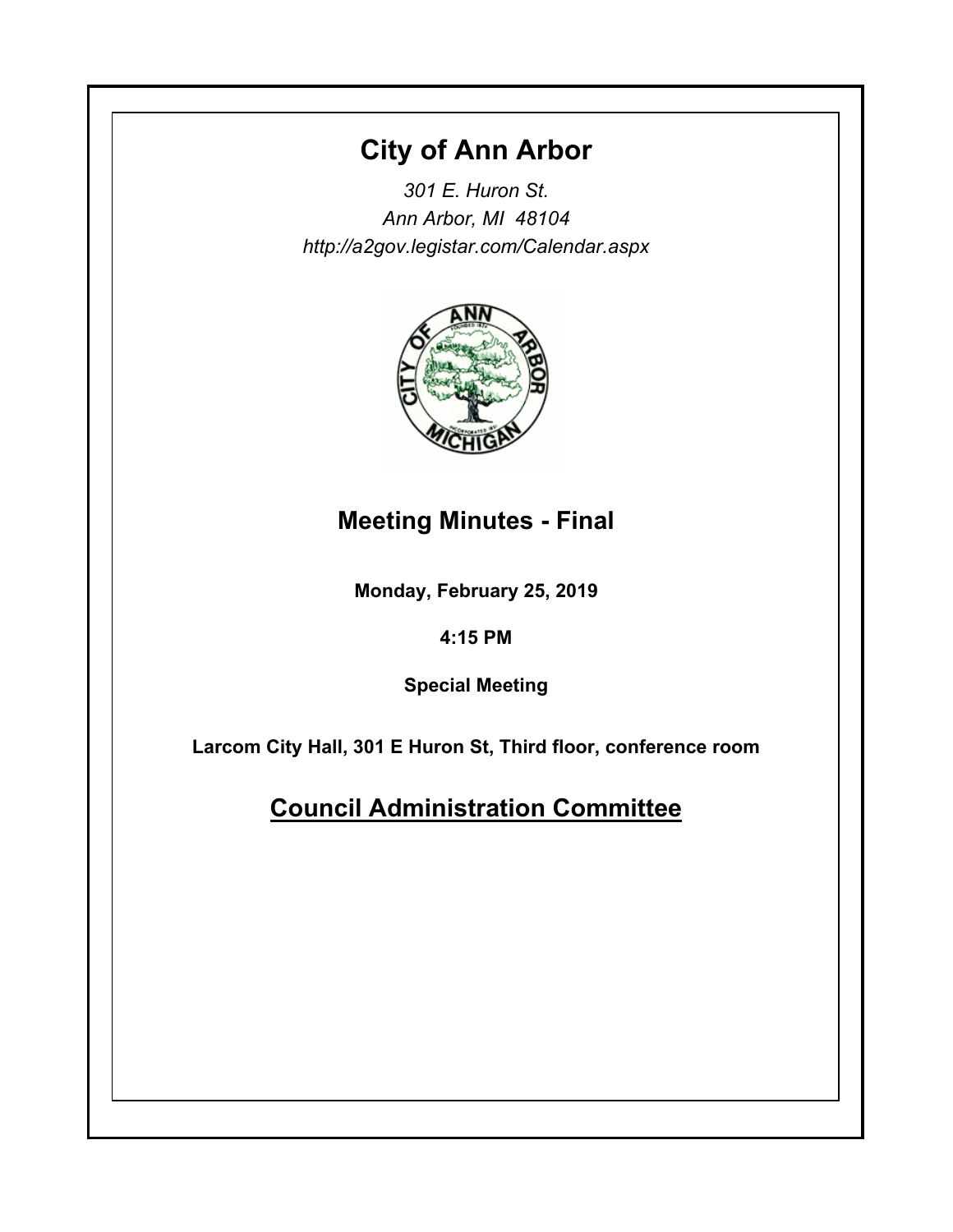#### **CALL TO ORDER**

*The meeting of the Council Administration Committee meeting was called to order at 4:16 p.m. Councilmember Grand present at 4:20 p.m.*

#### **APPROVAL OF AGENDA**

*No action*

#### **APPROVAL OF MINUTES**

*No action*

#### **NEW BUSINESS**

*No action*

#### **CLOSED SESSION: PERSONNEL EVALUATION OF CITY ATTORNEY**

### *Action taken*

**Motion to go into closed session under the OMA, personnel evaluation as requested by the City Attorney. Roll call taken. Motion unanimous approved. Approved as presented. Time into closed session 4:28 p.m. Time out is 5:44 p.m.**

Jack Eaton, Julie Grand, Kathy Griswold, Jane Lumm and Christopher Taylor **Present:** 5 -

### **PERSONNEL EVALUATION PROCESS**

#### *Action taken*

**1. Motion to direct Councilmember Lumm to provide the following to the whole Council by March 1st:**

 **1) Draft written evaluation with suggest changes**

 **2) The 360° evaluation data from the SAA's, direct reports and Council**

 **3) The recommended raise**

 **4) A draft resolution for the Special Session to amend contract (with blank for %) and to authorize filing of written evaluation**

 **5) The materials from the City Attorney. Motion: Councilmember Grand, seconded by Councilmember Griswold. Vote: Unanimous**